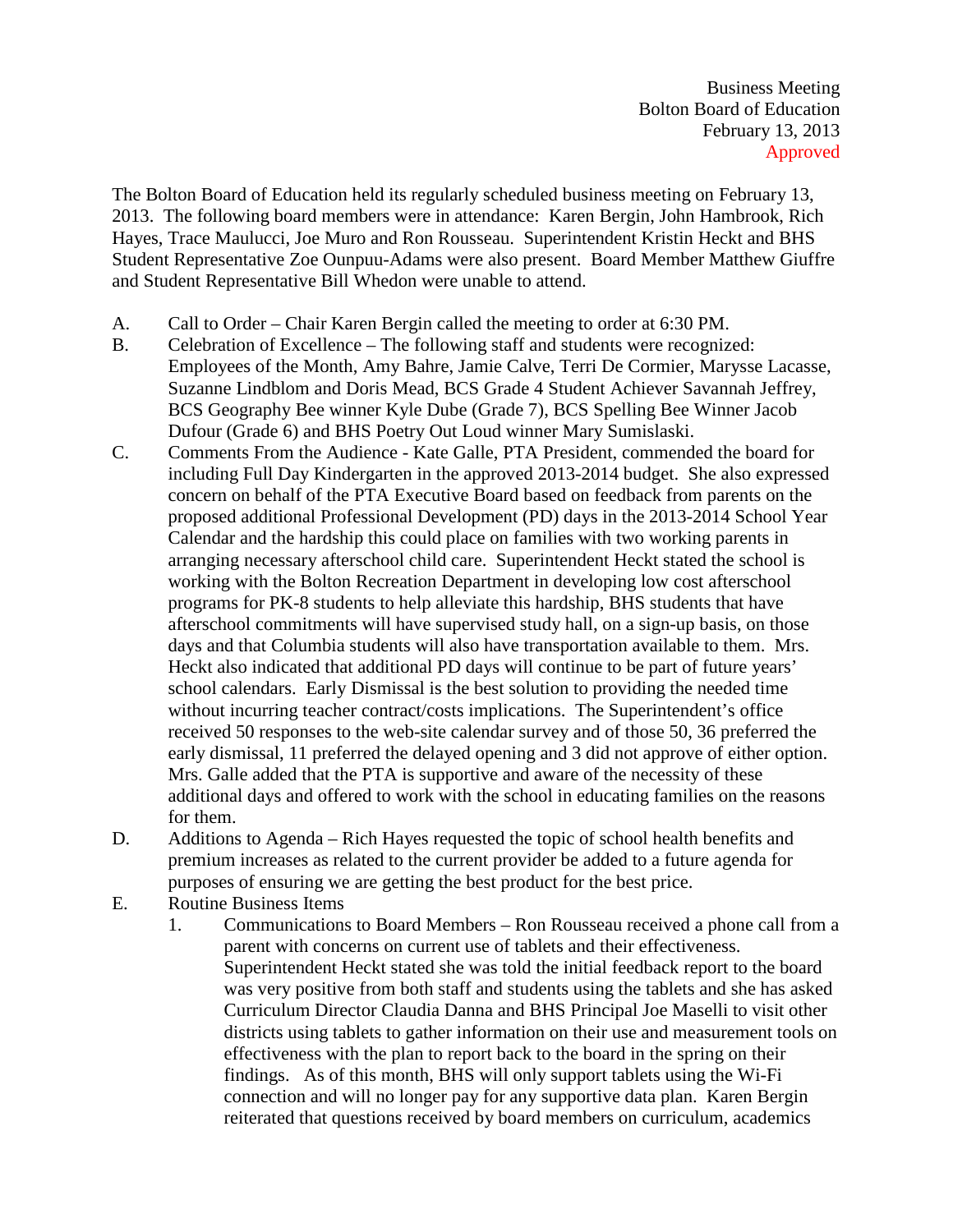and associated topics should be referred to the Superintendent's Office for follow-up.

- 2. Approval of Minutes **Motion** to approve the January 10, 2013 Business Meeting Minutes was presented by John Hambrook, 2nd by Joe Mure; MUP. **Motion** to approve the January 17, January 24 (6:00 PM), January 24 (8:00 PM) and January 31, 2013 Budget Workshop and Special Meeting Minutes was presented by John Hambrook,  $2^{nd}$  by Trace Maulucci; MUP.
- 3. Board of Education Committee Reports
	- a. Curriculum John Hambrook reported the committee met and moved forward for board review and approval a new textbooks for K-6 Envisions math program.
	- b. Finance Trace Maulucci reported the committee did not meet due to the snow but did provide information that the current budget is running a deficit in excess of \$100K due to unanticipated SPED and associated transportation costs. The meeting will be rescheduled.
	- c. Policy John Hambrook reported the committee met and will be reviewing the Bylaws section in conjunction with information received from CABE.
	- d. Pupil Services Karen Bergin reported the committee met and Pupil Services Director Beth Goldsnider provided information on potential transportation cost savings, programming needs and meetings with PPS teams in both buildings.

Chair Karen Bergin stated that new subcommittee assignments take effect immediately. Each committee can only have a maximum of 2 members assigned and attending or it becomes a quorum. The board was asked to let her know if they have any questions.

- 4. Community Meeting Reports / Board of Education John Hambrook reported he attended the CREC Legislative Breakfast and there is continued discussion but no final decision on potential increased district reimbursements if population of Choice students exceeds 4%. State Representative Pam Sawyer has put forth an act to delay the implementation of the new teacher evaluation. CAPA meetings were held on January 18 and 28 at the Town Hall. Future dates of the BOE/BOF joint budget meetings will be published as soon as they are set. The 2013-2014 budget is due to the BOF on March 15, 2013.
- 5. BHS Student Representatives Report Zoe Ounpuu-Adams provided an update on BHS activities; the Girls Basketball team has qualified for State Tournament play, the Political Assembly trip to Washington, DC is the weekend of February  $15<sup>th</sup>$ , the Drama Club is presenting Godspell from February  $28<sup>th</sup>$  through March  $2<sup>nd</sup>$ , several band and chorus students performed in the All State competition and the Poetry Out Loud competition had increased participants this year under the continued advisory of Joyce Teed. Karen Bergin asked Zoe if she thought she and Bill Whedon would consider becoming more involved as Student Reps to the Board in providing input and feedback on agenda topics as they relate to students. While this will take a little more preparation time for meetings, Zoe was enthusiastic at the suggestion and will talk to Bill and report back.
- 6. Administrators Reports The board requested feedback from the Washington DC trip. Karen Bergin provided an update on the lice outbreak in that historically we haven't seen these huge numbers but that other districts are also experiencing it. Mary Grande reported on the lockdown drill at BCS. Pre and post-lockdown letters were sent home to families this time and the information was well received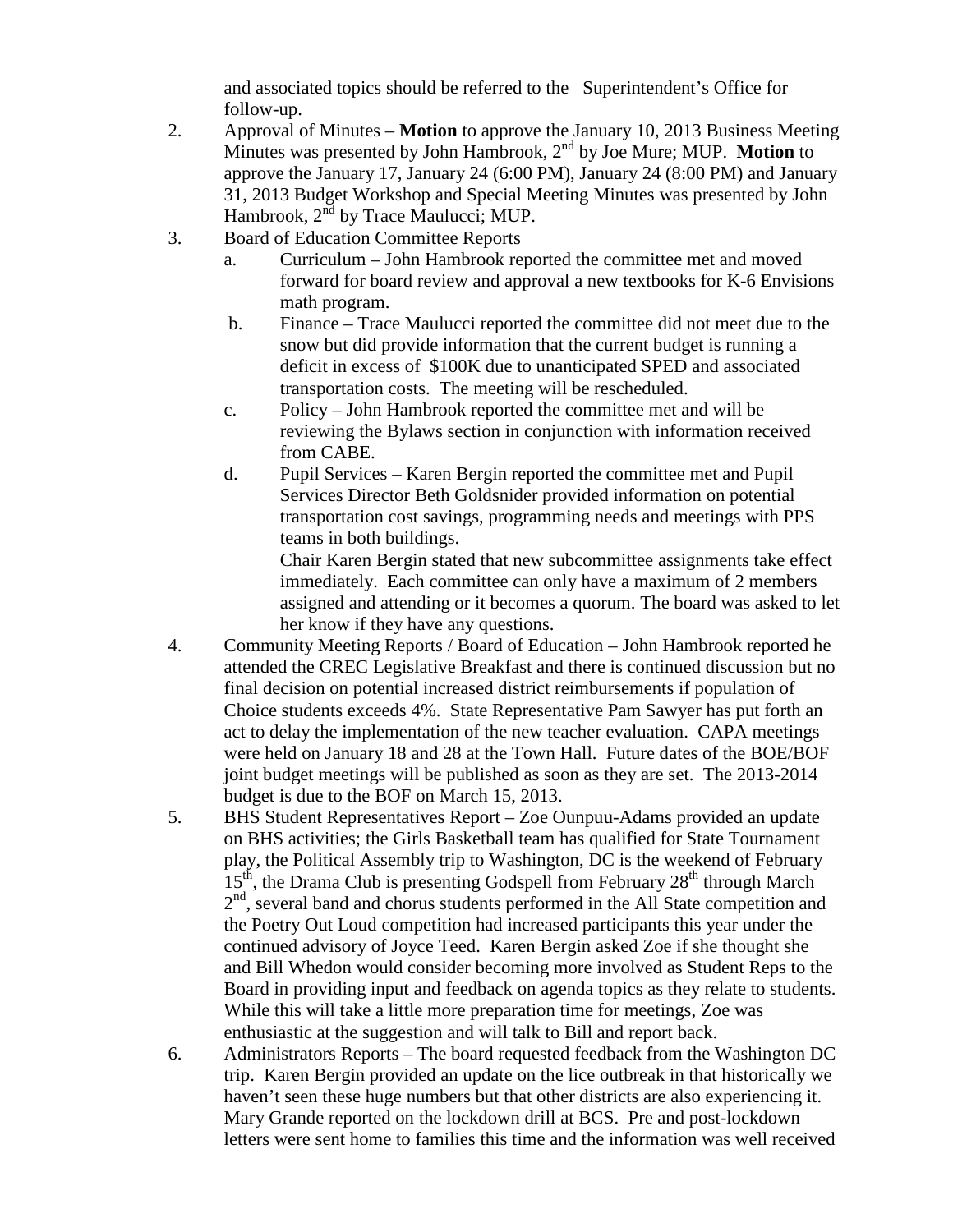by parents and students. Kristin Heckt provided information on the BHS lockdown and that State Troopers were at both buildings during the drills and gave good reports.

- 7. Superintendent's Report
	- a. Strategic School Profiles 2010-2011 Superintendent Heckt presented these for board review. The report is compiled by the State from various other report data. The building principals reviewed the information and did not note any inaccurate information. Karen Bergin asked this be added to next month's agenda for board comment.
	- b. 2013 CIRMA Risk Management Achievement Award Recipient Kristin Heckt informed the board of this recent award presented to the Bolton School District with particular mention of Ray Boyd and exceptional, safe maintenance of the school buildings. Kristin thanked Ray and his staff for their snow removal efforts during the blizzard weekend and Ray added that they had huge help from the Town and Parks personnel. Board members were invited to attend a luncheon at BCS on Friday afternoon for the custodial, Town and Parks personnel.
	- c. 2013-2014 School Calendar Superintendent Heckt presented the 2013- 2014 School Calendar for approval with a note that the April vacation had been moved back a week to fall in line with Columbia's vacation week. John Hambrook presented a motion to approve the 2013-2014 School Calendar as presented,  $2<sup>nd</sup>$  by Joe Muro; MUP. The results from the calendar survey will be posted to the web-site along with the approved calendar.
	- d. 2013-2014 Budget Update Superintendent Heckt met with Joyce Stille, Ovation and Columbia Representatives on February 5<sup>th</sup> to reopen conversations on benefits collaboration. Columbia will have more information next month on their direction. Kristin provided information that the last budget workshop shared a \$183K deficit comprised of SPED costs that does not include anticipated additional SPED expenditures of \$19-38K. These costs are not in the current 2013-2014 Budget. There was discussion on how best to approach and better plan for these costs. The goal is to bring as many outplaced students back into the district as possible and to review/revise student programs for cost effectiveness. There was additional discussion on the process of requesting necessary additional BOE funds and if the Board of Finance has control on how they disburse them, concern over regular education allocations taking a hit for excessive SPED costs and the process of requesting potential revisions to the Town Charter. Karen Bergin will confirm town meeting lead time with Joyce Stille and will begin forwarding copies of Board of Finance email communications to board members. A **motion** was presented by John Hambrook to approve a request to the Board of Finance for \$218,250 dependant on the most recent information Kristin Heckt has to support the final needed amount;  $2<sup>nd</sup>$  by Trace Maulucci. Karen Bergin, Trace Maulucci, John Hambrook and Joe Muro voted in favor; Rich Hayes abstained and Ron Rousseau voted against. Motion passed 4-1-1.
- F. Unfinished and On-Going Business
	- 1. BOE Subcommittees Previously addressed. Assignments take effect immediately.